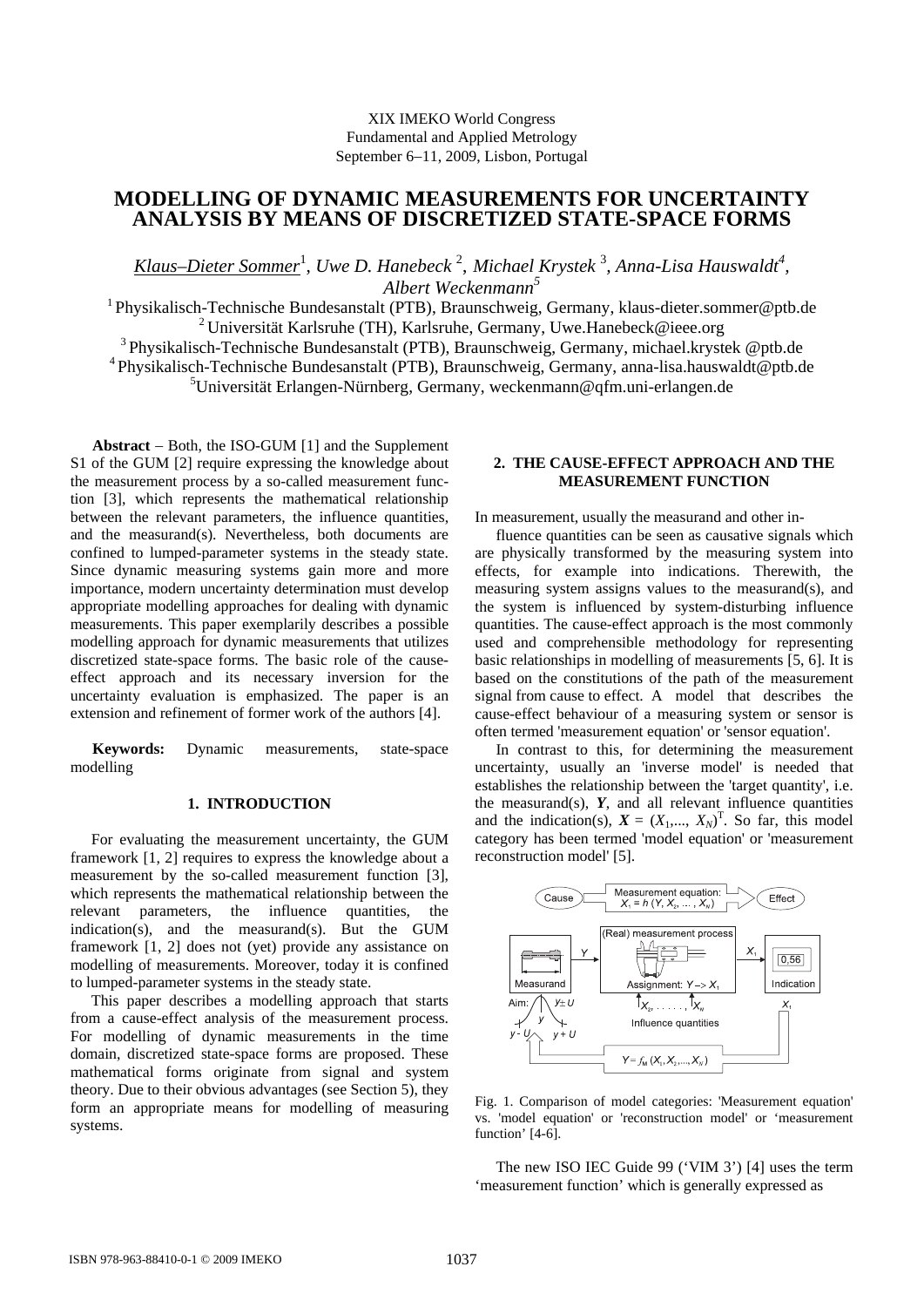$$
Y = f_{\mathcal{M}}(X_1, ..., X_{\mathcal{N}}). \tag{1}
$$

 Fig. 1 illustrates the difference between the two model categories.

In practice, due to its comprehensibility and deducibility from the real system, the cause-effect approach almost always forms the basis for the modelling of measurements. The cause-effect approach itself is founded on the transfer behaviour of the functional elements of the measuring chain.

## **3. DESCRIBING AND MODELLING THE TRANSFER BEHAVIOUR**

 Measuring systems are usually modelled the same way as any other technical information system. First, the system is decomposed and modularized into functional elements. Then, the transmission behaviour of each functional element is mathematically described [5-6]. The so-called transfer function [7] relates the output signal(s) to the input signal(s):

$$
X_{\text{OUT}} = h\left(X_{\text{IN}}\right),\tag{2}
$$

where  $X_{\text{IN}} = (X_{\text{IN1}},..., X_{\text{INn}})^{\text{T}}$  – input signal(s),  $X_{\text{OUT}}$  – output signals, and *h* – transfer function.

 Fig. 2 exemplarily shows a depiction of a general steadystate transmission element (a) and its application to an example (b) [6].



Fig. 2. General transmission element: (a): General depiction. (b): Example: air buoyancy correction. Symbols: *h* – transfer function;  $(X_{\text{IN1}},..., X_{\text{INn}})^{\text{T}} = X_{\text{IN}} - \text{input signal(s)}$ ;  $X_{\text{OUT}} - \text{output signals}$ ;  $W$ air buoyancy correction in terms of mass;  $\rho_A$  – air density,  $\rho_B$  – density of the body;  $m_0$  – uncorrected (true) mass [6].

 In measurement, the great majority of systems are treated as being linear and time-invariant [6]. Therefore, a proper description of this system category is of great importance in metrology and industrial measurement. Moreover, today, in analytical metrology, it is best practice to treat even slightly nonlinear and time-variant systems this way with accountting for additional uncertainty contributions owing to nonlinearity and dynamic effects [6].

 The transfer function of a time-invariant system or transmission element is represented by an algebraic equation (see Table 1). For a linear system, the transfer function consists of constant transmission factors,

$$
X_{\text{OUT}} = h(X_{\text{IN}}) = A = (A_1, ..., A_{\text{m}})^{\text{T}},
$$
\n(3)

where  $A = (A_1, ..., A_m)^T$  are constant factors.

 Linear and time-invariant transfer functions can easily be inverted into the so-called 'measurement function' [3] or 'reconstruction model' (see Equation (1) and Section 2).

 But to an increasing extend, dynamic measuring systems gain importance in metrology and industrial measurement. The time-dependent behaviour of these systems or transmission elements results from transient and storage effects affecting the quantity of interest. This might be briefly

| <b>System class</b> |                                    |                          | <b>Equation for general</b><br>systems                                              | <b>Equation for linear</b><br>systems                                                                                    |
|---------------------|------------------------------------|--------------------------|-------------------------------------------------------------------------------------|--------------------------------------------------------------------------------------------------------------------------|
| systems<br>Static   |                                    | Algebraic<br>equation    | Equation without time<br>dependencies: $Y = f(X)$                                   | Linear system of equations:<br>$Y = AX$                                                                                  |
| Dynamic systems     | Oescription in time domain         | Differential<br>equation | $\underline{Y}(t) = f(Y^{(1)}, Y^{(2)}, \dots,$<br>$X, X^{(1)}, X^{(2)}, \ldots, t$ | Linear differential equation:<br>$\sum_{i=1}^{n} a_{i} \underline{Y}^{(i)} = \sum_{i=1}^{n} b_{i} \underline{X}^{(i)}$   |
|                     |                                    | State space<br>model     | $Z(t) = f(Z(t), X(t), t)$<br>$Y(t) = g(Z(t), X(t), t)$                              | $\dot{Z}(t) = AZ(t) + BX(t)$<br>$Y(t) = CZ(t) + DX(t)$                                                                   |
|                     | Description in frequency<br>domain | Transfer<br>function     |                                                                                     | $Y(s) = G(s) \underline{X}(s)$<br>$G(s) = \frac{\sum_{\mu=0}^{m} b_{\mu} s^{\mu}}{\sum_{\lambda=0}^{n} a_{\nu} s^{\nu}}$ |

Table 1. Survey on static and dynamic systems along with tools for their appropriate mathematical description.

explained with an example [4, 6, 10]: A liquid-in-glass thermometer that indicates the ambient air temperature  $\mathcal{G}_a$ plus its (statical) instrumental error,  $\mathcal{G}_{IND} = \mathcal{G}_a + \Delta \mathcal{G}_{INSTR}$ , is at the time  $t_0$  being immersed into a water bath with temperature  $\mathcal{G}_B$ . Then, the cause-effect relationship of the measurement and temperature equalization process may by expressed by the following differential equations

$$
\mathcal{G}_{\text{IND}} = \mathcal{G}_{\text{B}} + \Delta \mathcal{G}_{\text{INSTR}} - T \frac{d \mathcal{G}_{\text{Th}}}{dt} \tag{4}
$$

Consequently, the model equation becomes

$$
\mathcal{G}_{\rm B} = \mathcal{G}_{\rm IND} + \Delta \mathcal{G}_{\rm INSTR} - T \frac{d \mathcal{G}_{\rm Th}}{dt} \tag{5}
$$

where  $T \cdot \frac{d \theta_{Th}}{dt} = \delta \theta_{\text{DYN}}(t)$  can be seen as dynamic error

component, whose expectation is approximately

$$
\delta \mathcal{G}_{\rm DYN}(t) = (\mathcal{G}_{\rm B} - \mathcal{G}_{\rm a}) \cdot \exp\left(\frac{t-t_{\rm o}}{T}\right)
$$
 [5-6, 9].

 In general, dynamic measuring systems can be classified as lumped-parameter systems or distributed-parameter systems. The key characteristic of a lumped-parameter system is that the state of the system, which uniquely describes the system behaviour, depends only on time. In the time domain, it is generally described by a set of ordinary differential equations [7]. Table 1 gives an overview on the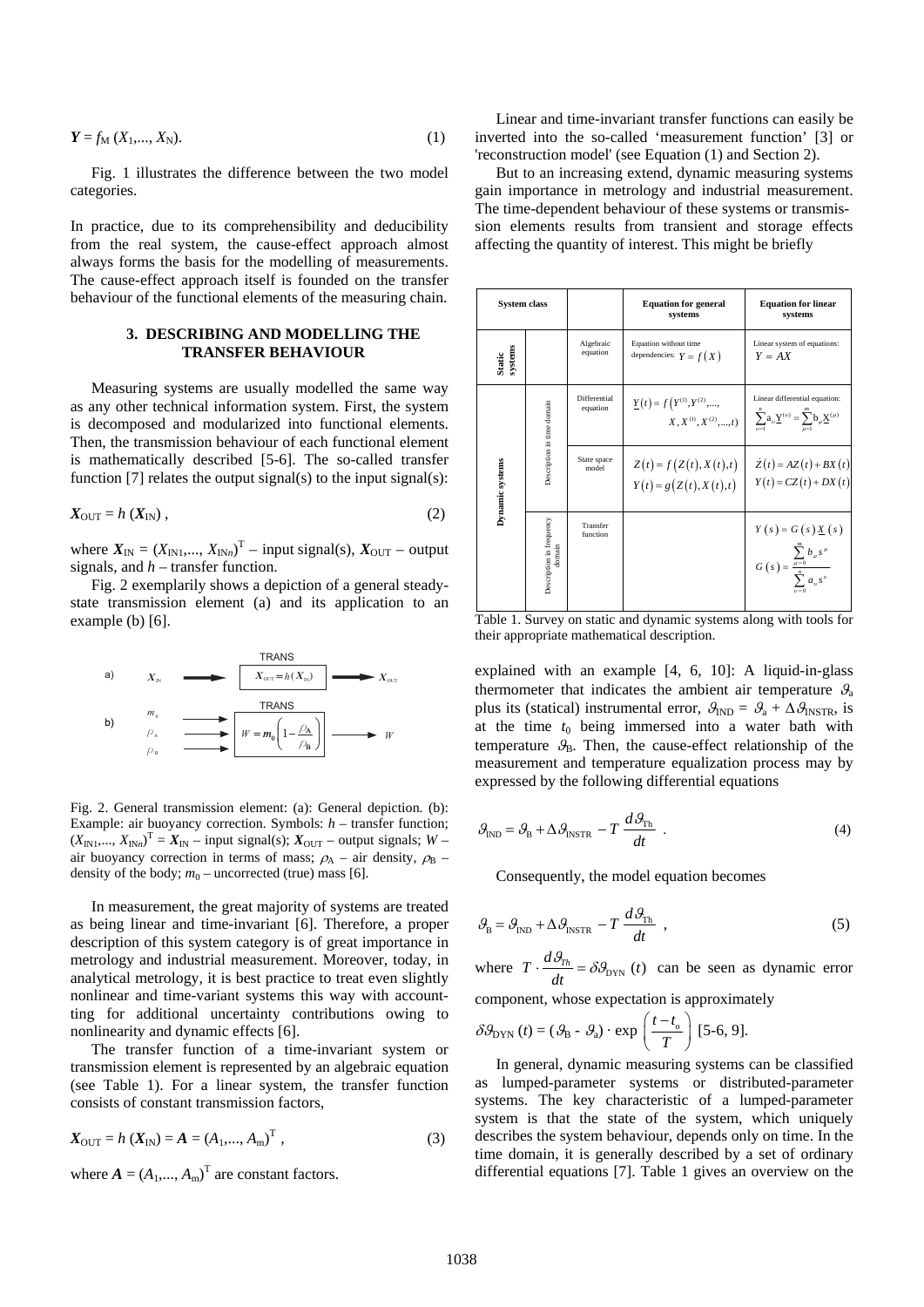mathematical tools used for the description of analogue static and dynamic systems in both the time domain and the frequency domain [6-8].

It should be emphasized that in today's practice, the system description is usually discretized. Discretization allows for treating many types of systems as being linear (at a discrete point of time) and offers advantages for digital signal processing [11].

## **4. INVERTING THE TRANSFER FUNCTION**

 Whereas for linear and linearizable systems, the measurement function [3] is usually established by algebraically inverting the mathematical cause-effect relationship expressed by the transfer function, in case of nonlinearizable and dynamic measuring systems this might be awkward, i.e., in case of so-called ill-posed inverse problems.

 Alternatively to algebraically inverting the cause-effect relationship, for uncertainty evaluation, the following strategies might be applied:

- (a) Incorporating the mathematical cause-effectrelationship as a so-called 'Model Prior' into the 'Likelihood' of the Bayes Theorem [9] and computing the 'Joint Posterior' probability density function (pdf) for the measurand.
- (b) Estimating the parameters of the measurement function [3] by means of recursive estimation algorithms (see Section 4), such as, for example, Kalman Filters.
- (c) Combinations of (a) and (b).

#### **5. STATE-SPACE FORMS**

State-space forms are a useful alternative approach to describing dynamic measurements in the time domain. In general, they consists of a combination of a system equation (6) and a so-called output equation (7) [8, 9] according to

$$
\dot{\mathbf{Z}} = f_{\rm s} \left[ \mathbf{Z} \left( t \right), \; X_{\rm m} \left( t \right), \; t \right], \tag{6}
$$

$$
X_{\text{OUT}}(t) = f_{\text{OUT}}\left[Z(t), X_{\text{IN}}(t)\right],\tag{7}
$$

where the state vector *Z* represents the present state of the system. For example, an appropriate state variable (vector) may be the (real) temperature of a thermometer immersed into a water bath (see Section 3).

 State-space forms are mathematically equivalent to the description by means of ordinary differential equations (see (4)). The relevant advantages are:

- (a) technically easy interpretation of the state vector
- (b) having first order differential equations only
- (a) allowing to easily derive the input and the output quantities/vectors from the state vector/variable.

 Additionally, time discretization results in a finite-state form that basically allows to treat a measuring system as being linear (and time-invariant) at a discrete state  $\mathbf{Z}_k$  [11]. Consequently, (6) and (7) become

$$
\mathbf{Z}_{k+1} = \mathbf{A}_k \, \mathbf{Z}_k + \mathbf{B}_k \cdot \mathbf{X}_{\text{IN}k},\tag{8}
$$

$$
X_{\text{OUT}k} = C_k Z_k (+ D_k X_{\text{IN}k}),\tag{9}
$$

where *k* indicates a discrete point in time and  $A_k$ ,  $B_k$ ,  $C_k$  and *Dk* representing constant transmission vectors at *k*.

With a view to evaluate the (measurement) uncertainty for a (measurement) process described in space-state form, the above variables (vectors)  $X_{\text{IN}}$ ,  $X_{\text{OUT}}$  and  $Z$  are to be described by appropriate probability density functions (pdf)  $g(X_{\text{INk}})$ ,  $g(X_{\text{OUTk}})$  and  $g(Z_k)$ , which represent the incomplete knowledge about the variables (vectors). Furthermore, based on the existing knowledge about the measuring system, both the state equation and the output equation may be augmented by additional noise/uncertainty components to account for the imperfection in modelling of the whole (measurement) process.



Fig. 3. Illustration of the example described: Modelling of dynamic error and uncertainty.

For better illustration of the application of state-space forms to measuring systems, the thermometer example given in Section 2 is changed and extended to a calibration of the instantly immersed thermometer, and the bath temperature is made known by a standard thermometer (see Fig. 3) [4, 10]. Assume, the calibration aims at the (steadystate) systematic error  $\Delta \mathcal{G}_{INSTR}$ . Obviously, the (real) temperature of the thermometer to be calibrated,  $\mathcal{G}_{\text{Th}}$ , might be taken as a state variable, and the bias-corrected temperature indicated by the standard,  $\mathcal{G}_s$ , is an appropriate system input. Then, the discretized system and output equations would formally read as

$$
\mathbf{Z}_{k+1} = \mathbf{A}_k \cdot \mathbf{Z}_k + \mathbf{B}_k \cdot \Delta \mathbf{G}_{\text{INSTR}} + \mathbf{B}_k \cdot \mathbf{G}_s. \tag{10}
$$

$$
\mathbf{X}_{\text{OUT}k} = \mathbf{S}_{\text{INDK}} = \mathbf{Z}_k + \mathbf{v}_k, \qquad (11)
$$

where  $v_k$  represents a random uncertainty component. Fig. 4 illustrates the basic structure of this model [4, 10].



Fig. 4. Basic structure of a discretized state-space model in accordance with Equations (10) and (11) [4, 11].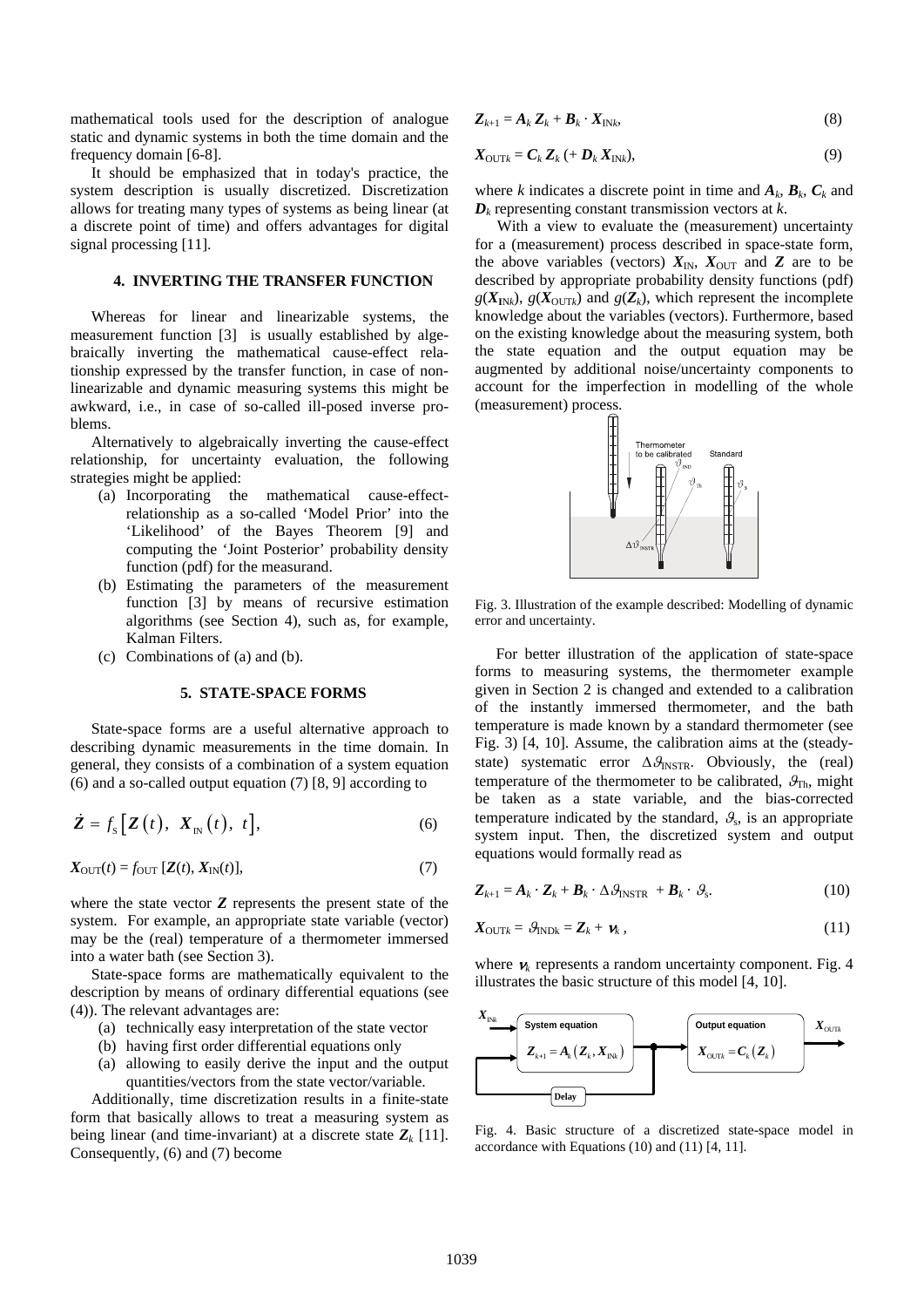#### **6. MODEL-BASED ESTIMATOR**

Assume the above example (see Figure 4 and Equations (10) and (11) in Section 3): At the end of a thermometerproduction process, the instruments are calibrated, and the measurand is the (steady-state) instrumental error. The calibration is carried out by immersing the thermometers into a water bath of known temperature. For efficiency reasons, one cannot wait until the thermal steady state is reached. Therefore, a good estimate of the unknown dynamic error is needed. This estimation can be carried out on the basis of a state-space model [4, 7, 10]. Fig. 5 illustrates the idea [10]: Both the uncertainties for the system equation and the output equation are taken into consideration. The system input and the state vector are described by appropriate PDFs. Due to the fact that in the given example the output quantity  $X_{\text{OUT}k}$ , which is chosen to be the indication of the instrument to be calibrated (see Equations (10 and (11)), is well known, the (easy obtainable) inverse output equation might be used for obtaining a second estimate of the state-vector PDF  $g_L$  ( $\mathbb{Z}_k$ ) that is derived from real measurement data. Employing the *Bayes* theorem, this estimate is used to permanently update the PDF  $g_p$  ( $\mathbb{Z}_k$ ) provided by the system equation. For an optimal estimation result,  $g_e$  ( $\mathbb{Z}_k$ ), possible systematic uncertainty contribution, which can result in a significant covariance of the states *Z<sup>k</sup>* and  $Z_{k+1}$ , are to be taken into consideration. Therefore, the estimation algorithm used for the 'Bayesian step' (see Figure 5) must be capable to cope with unknown correlation, by employing, for example, so-called covariance bounds [10, 12].



Fig. 5. Model-based estimator [4,10] for the example given (see  $[4]$ ).

Based on real input data, this model-based estimator has successfully been proven [4, 10].

 The possible physical definitions and allocations of the state-space vectors (see Equations (8) and (9)) to a particular measurement process mainly depends on the model structure of the process or system and, hence, on the measurement method [3] utilized [5].

#### **7. CONCLUSION**

 Modelling the measuring process is a necessary task for evaluating measurement results and ensuring their reliability. Since dynamic measurements gain more and more importance, modern uncertainty evaluation must develop appropriate modelling approaches. It is exemplarily demonstrated that discretized state-space forms in connection with model-based estimators are a suitable alternative for modelling dynamic measurements in uncertainty evaluation. First results show the performance and the potential of this approach.

**Acknowledgement:** The authors wish to thank Felix Sawo for valuable diskussion and comments.

### **REFERENCES**

- [1] ISO 1993 *Guide to the Expression of Uncertainty in Measurement* (GUM) 1<sup>st</sup> edn, corrected and reprinted 1995 (Geneva: International Organization for Standardization (ISO)).
- [2] BIPM, IEC, IFCC, ILAC, ISO, IUPAC, IUPAP and OIML Evaluation of measurement data – Supplement 1 to the *Guide to the Expression of Uncertainty in Measurement* – *Propagation of distributions using a Monte Carlo method.*
- [3] ISO IEC Guide 99:2007. *International vocabulary of metrology – Basic and general concepts and associated terms* (VIM). International Organization for Standardization (ISO) Geneva 2007.
- [4] Sommer, K.-D.; Hanebeck, U.; Krystek, M. and Sawo, F.: Modelling of Dynamic Measurement Systems and Uncertainty Analysis Employing Discretised State Space Forms. *Proceedings of the IMEKO Conference on Advanced Mathematical and Computational Tools in Metrology and Testing (AMCTM).* ENS Cachan (France), 23 - 25 June 2008.
- [5] Sommer, K.-D.; Siebert, B.R.L.: Systematic Approach to the Modelling of Measurements for Uncertainty Evaluation, *Metrologia* 43 (2006) 4.
- [6] Sommer, K.-D.: Modelling of Measurements, System Theory and Uncertainty Evaluation. In: Pavese, F. and Forbes A. B. (Eds.) *Data Modelling for Metrology and Testing in Measurement Science*, Springer, 2009.
- [7] Kliencke, U.; Jäkel, H.: *Signale und Systeme*, Oldenbourg Verlag München Wien 2005.
- [8] Hemmi, P.; Profos, P.: Dynamische Messfehler. in Profos, P.; Pfeifer, T. (Hrsg.):*Grundlagen der Messtechnik*, R. Oldenbourg Verlag München Wien 1997.
- [9] Lira, I.: Evaluating the Measurement Uncertainty. Institute of Physics Publishing Bristol and Philadelphia Ltd, 2002
- [10] Sawo, F.; Hanebeck, U.D.; Sommer, K.-D.: A Bayesian Approach to Consistently Describing and